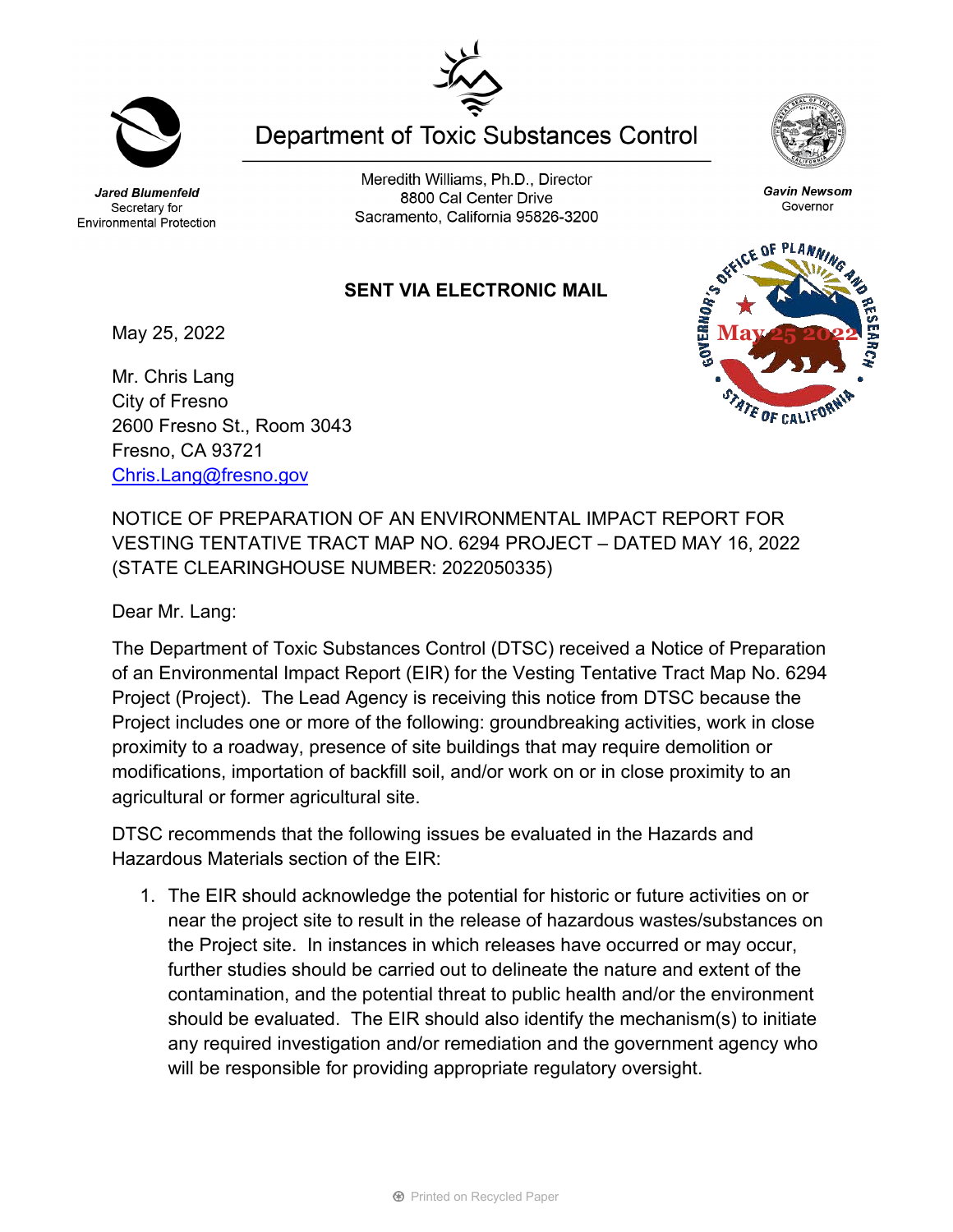Mr. Chris Lang May 25, 2022 Page 2

- 2. Refiners in the United States started adding lead compounds to gasoline in the 1920s in order to boost octane levels and improve engine performance. This practice did not officially end until 1992 when lead was banned as a fuel additive in California. Tailpipe emissions from automobiles using leaded gasoline contained lead and resulted in aerially deposited lead (ADL) being deposited in and along roadways throughout the state. ADL-contaminated soils still exist along roadsides and medians and can also be found underneath some existing road surfaces due to past construction activities. Due to the potential for ADL-contaminated soil, DTSC recommends collecting soil samples for lead analysis prior to performing any intrusive activities for the Project described in the EIR.
- 3. If buildings or other structures are to be demolished on any project sites included in the proposed Project, surveys should be conducted for the presence of lead-based paints or products, mercury, asbestos containing materials, and polychlorinated biphenyl caulk. Removal, demolition and disposal of any of the above-mentioned chemicals should be conducted in compliance with California environmental regulations and policies. In addition, sampling near current and/or former buildings should be conducted in accordance with DTSC's 2006 *Interim [Guidance Evaluation of School Sites with Potential Contamination from](https://dtsc.ca.gov/2020/04/17/document-request/?wpf337186_14=https://dtsc.ca.gov/wpcontent/uploads/sites/31/2018/09/Guidance_Lead_%20%20Contamination_050118.pdf)  [Lead Based Paint, Termiticides, and Electrical Transformers](https://dtsc.ca.gov/2020/04/17/document-request/?wpf337186_14=https://dtsc.ca.gov/wpcontent/uploads/sites/31/2018/09/Guidance_Lead_%20%20Contamination_050118.pdf)*.
- 4. If any projects initiated as part of the proposed Project require the importation of soil to backfill any excavated areas, proper sampling should be conducted to ensure that the imported soil is free of contamination. DTSC recommends the imported materials be characterized according to *[DTSC's 2001 Information](https://dtsc.ca.gov/wp-content/uploads/sites/31/2018/09/SMP_FS_Cleanfill-Schools.pdf)  [Advisory Clean Imported Fill Material](https://dtsc.ca.gov/wp-content/uploads/sites/31/2018/09/SMP_FS_Cleanfill-Schools.pdf)*.
- 5. If any sites included as part of the proposed Project have been used for agricultural, weed abatement or related activities, proper investigation for organochlorinated pesticides should be discussed in the EIR. DTSC recommends the current and former agricultural lands be evaluated in accordance with DTSC's 2008 *[Interim Guidance for Sampling Agricultural](https://dtsc.ca.gov/wp-content/uploads/sites/31/2018/09/Ag-Guidance-Rev-3-August-7-2008-2.pdf)  [Properties \(Third Revision\).](https://dtsc.ca.gov/wp-content/uploads/sites/31/2018/09/Ag-Guidance-Rev-3-August-7-2008-2.pdf)*